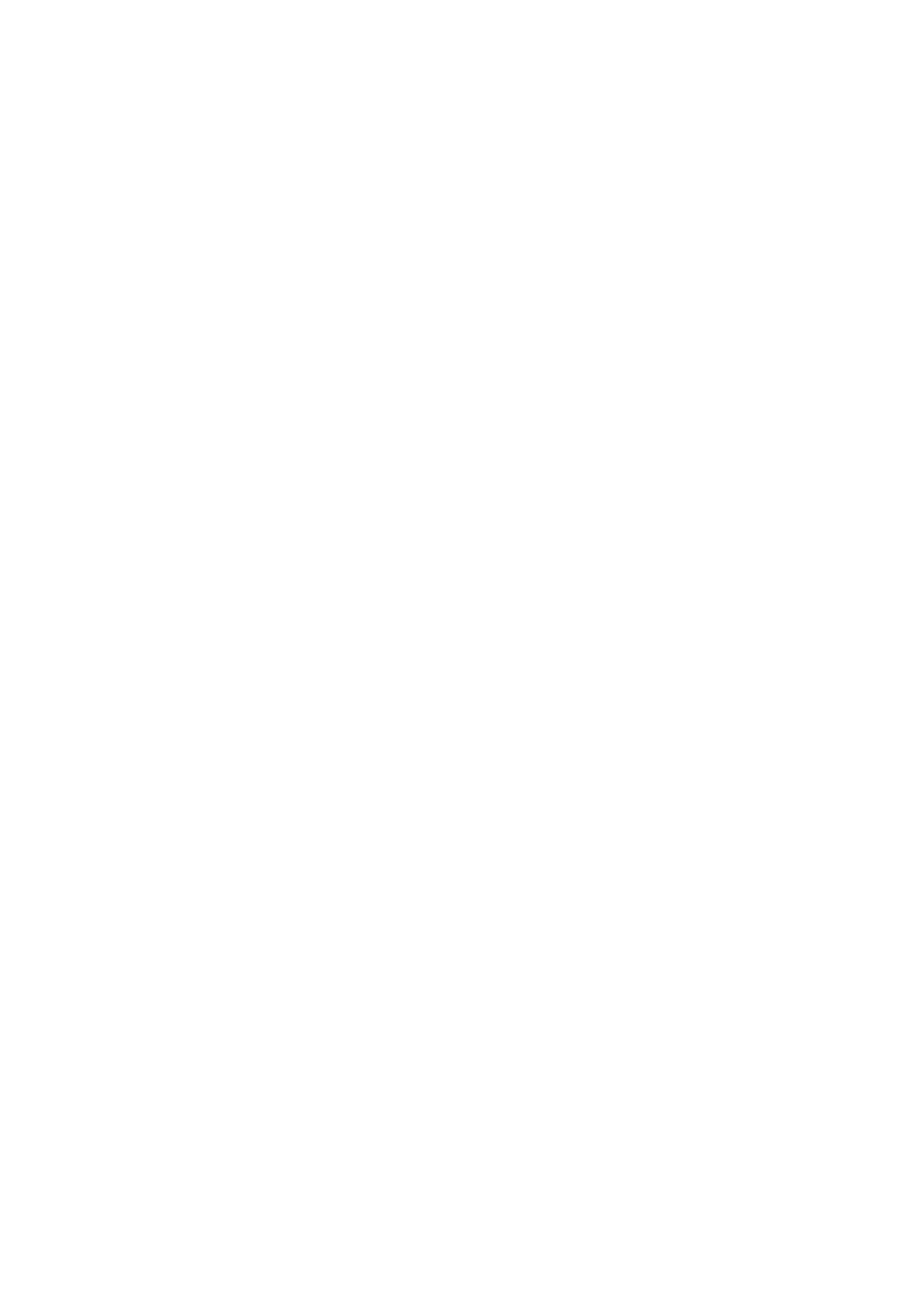## **Entanglement of Formation for a Class of Quantum States**

Shao-Ming Fei<sup> $\ddagger$ †1</sup>, Jürgen Jost<sup>†2</sup>, Xianqing Li-Jost<sup>†3</sup> and Guo-Fang Wang<sup>†4</sup>

‡ Department of Mathematics, Capital Normal University, Beijing 100037 † Max-Planck-Institute for Mathematics in the Sciences, 04103 Leipzig <sup>‡</sup>Institut für Angewandte Mathematik, Universität Bonn, 53115 Bonn

#### Abstract

Entanglement of formation for a class of higher dimensional quantum mixed states is studied in terms of a generalized formula of concurrence for N-dimensional quantum systems. As applications, the entanglement of formation for a class of  $16 \times 16$  density matrices are calculated.

PACS numbers: 03.65.Bz, 89.70.+c Key words: Entanglement of Formation, Generalized Concurrence

Quantum entanglement plays important roles in quantum communication, information processing and quantum computing [1], such as in the investigation of quantum teleportation [2, 3, 4], dense coding [5], decoherence in quantum computers [1] and the evaluation of quantum cryptographic schemes [6]. To quantify entanglement, a well justified and mathematically tractable measure of entanglement is needed. A number of entanglement measures such as the entanglement of formation and distillation [7, 8, 9], negativity [10, 11], and relative entropy [9, 12] have been proposed for bipartite states [6,8,12-17]. Nevertheless, most

<sup>1</sup>Email: fei@uni-bonn.de

<sup>2</sup>Email: jjost@mis.mpg.de

 ${}^{3}$ Email: Xianqing.Li-Jost@mis.mpg.de

<sup>4</sup>Email: Guofang.Wang@mis.mpg.de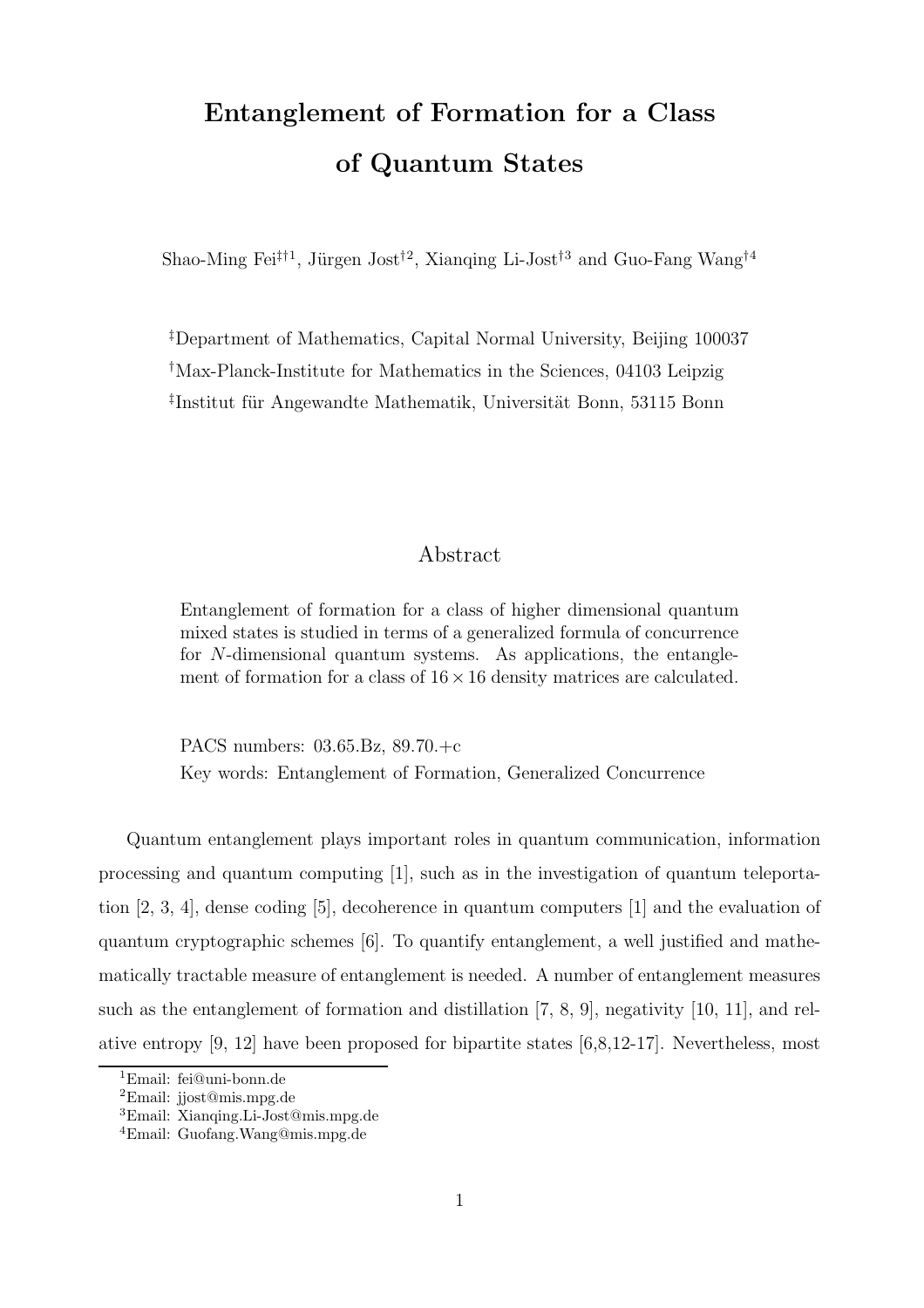proposed measures of entanglement involve extremizations which are difficult to handle analytically.

The "entanglement of formation" is intended to quantify the amount of quantum communication required to create a given state [7]. Although it is defined for arbitrary dimensions, so far no explicit analytic formulae for entanglement of formation have been found for systems larger than a pair of qubits, due to the fact that two dimensional bipartite mixed states are special in many ways [16], except for some special symmetric states [17].

In this letter we study the entanglement of formation for a class of higher dimensional quantum mixed states. For certain N-dimensional pure quantum systems, we show that the entanglement of formation is a monotonically increasing function of a kind of generalized concurrence. As applications, the entanglement of formation for a class of  $16 \times 16$  density matrices is calculated in detail. The method applies to a large class of quantum states. The construction of these states are presented for N dimensional,  $N = 2^{k+1}$ ,  $2 \le k \in \mathbb{N}$ , bipartite systems.

Let  $\mathcal H$  be an N-dimensional complex Hilbert space with orthonormal basis  $e_i$ ,  $i = 1, ..., N$ . A pure state on  $\mathcal{H} \otimes \mathcal{H}$  is generally of the form,

$$
|\psi\rangle = \sum_{i,j=1}^{N} a_{ij} e_i \otimes e_j, \qquad a_{ij} \in \mathbb{C}
$$
 (1)

with normalization

$$
\sum_{i,j=1}^{N} a_{ij} a_{ij}^* = 1.
$$
 (2)

The entanglement of formation  $E$  is defined as the entropy of either of the two sub-Hilbert space  $\mathcal{H} \otimes \mathcal{H}$  [8],

$$
E(|\psi\rangle) = -\text{Tr}(\rho_1 \log_2 \rho_1) = -\text{Tr}(\rho_2 \log_2 \rho_2), \qquad (3)
$$

where  $\rho_1$  (resp.  $\rho_2$ ) is the partial trace of  $|\psi\rangle\langle\psi|$  over the first (resp. second) Hilbert space of  $\mathcal{H}\otimes\mathcal{H}.$ 

Let A denote the matrix with entries given by  $a_{ij}$  in (1).  $\rho_1$  can be expressed as

$$
\rho_1 = AA^\dagger. \tag{4}
$$

For a given density matrix of a pair of quantum systems on  $H \otimes H$ , consider all possible purestate decompositions of  $\rho$ , i.e., all ensembles of state  $|\psi_i\rangle$  of the form (1) with probabilities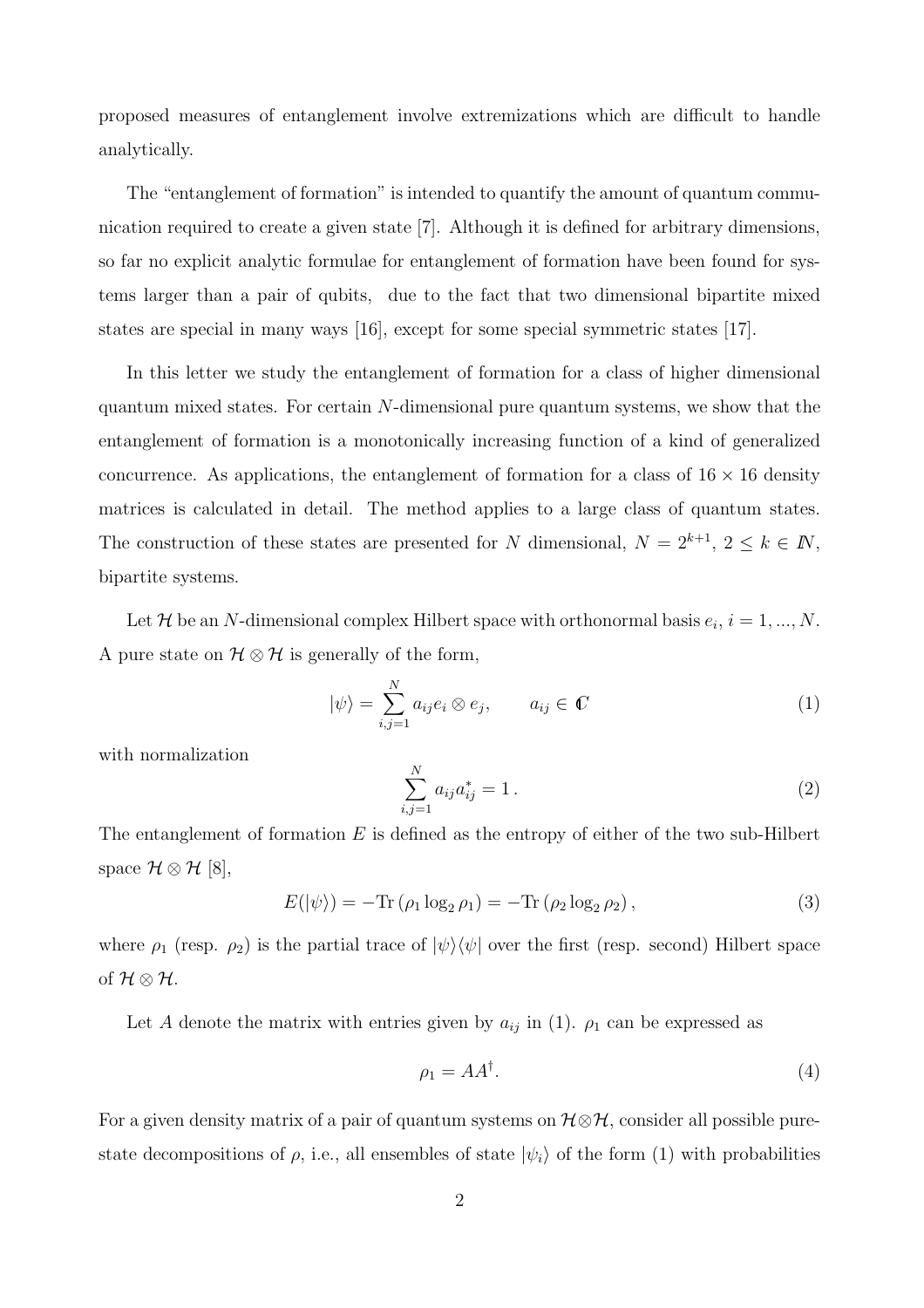$p_i$ 

$$
\rho = \sum_{i=1}^{M} p_i |\psi_i\rangle\langle\psi_i|, \qquad \sum_{i=1}^{M} p_i = 1
$$

for some  $M \in \mathbb{N}$ . The entanglement of formation for the mixed state  $\rho$  is defined as the average entanglement of the pure states of the decomposition, minimized over all possible decompositions of  $\rho$ ,

$$
E(\rho) = \min \sum_{i=1}^{M} p_i E(|\psi_i\rangle). \tag{5}
$$

It is a challenge to calculate  $(5)$  for general N. Till now a general explicit formula of  $E(\rho)$  is obtained only for the case  $N = 2$ . In this case (3) can be written as

$$
E(|\psi\rangle)|_{N=2} = h(\frac{1+\sqrt{1-C^2}}{2}),
$$

where

$$
h(x) = -x \log_2 x - (1 - x) \log_2 (1 - x),
$$

 $C$  is called concurrence [15]:

$$
C(|\psi\rangle) = |\langle \psi | \tilde{\psi} \rangle| = 2|a_{11}a_{22} - a_{12}a_{21}|,
$$

where  $|\tilde{\psi}\rangle = \sigma_y \otimes \sigma_y |\psi^*\rangle$ ,  $|\psi^*\rangle$  is the complex conjugate of  $|\psi\rangle$ ,  $\sigma_y$  is the Pauli matrix,  $\sigma_y =$  $\begin{pmatrix} 0 & -i \end{pmatrix}$ i 0  $\setminus$ .

As  $E$  is a monotonically increasing function of  $C$ ,  $C$  can be also taken as a kind of measure of entanglement. Calculating (5) is reduced to calculate the corresponding minimum of  $C(\rho) = \min \sum_{i=1}^{M} p_i C(|\psi_i\rangle)$ , which simplifies the problems.

For  $N \geq 3$ , there is no such concurrence C in general. The concurrences discussed in [18] can be only used to judge whether a pure state is separable (or maximally entangled) or not [19, 20]. The entanglement of formation is no longer a monotonically increasing function of these concurrences. Nevertheless, for a special class of quantum states, we can find certain quantities (generalized concurrence) to simplify the calculation of the corresponding entanglement of formation.

[Theorem 1]. If  $AA^{\dagger}$  has only two non-zero eigenvalues (each of which may be degenerate), the maximal non-zero diagonal determinant  $D$  of  $AA^{\dagger}$  is a generalized concurrence. The entanglement of formation of the corresponding pure state is a monotonically increasing function of D.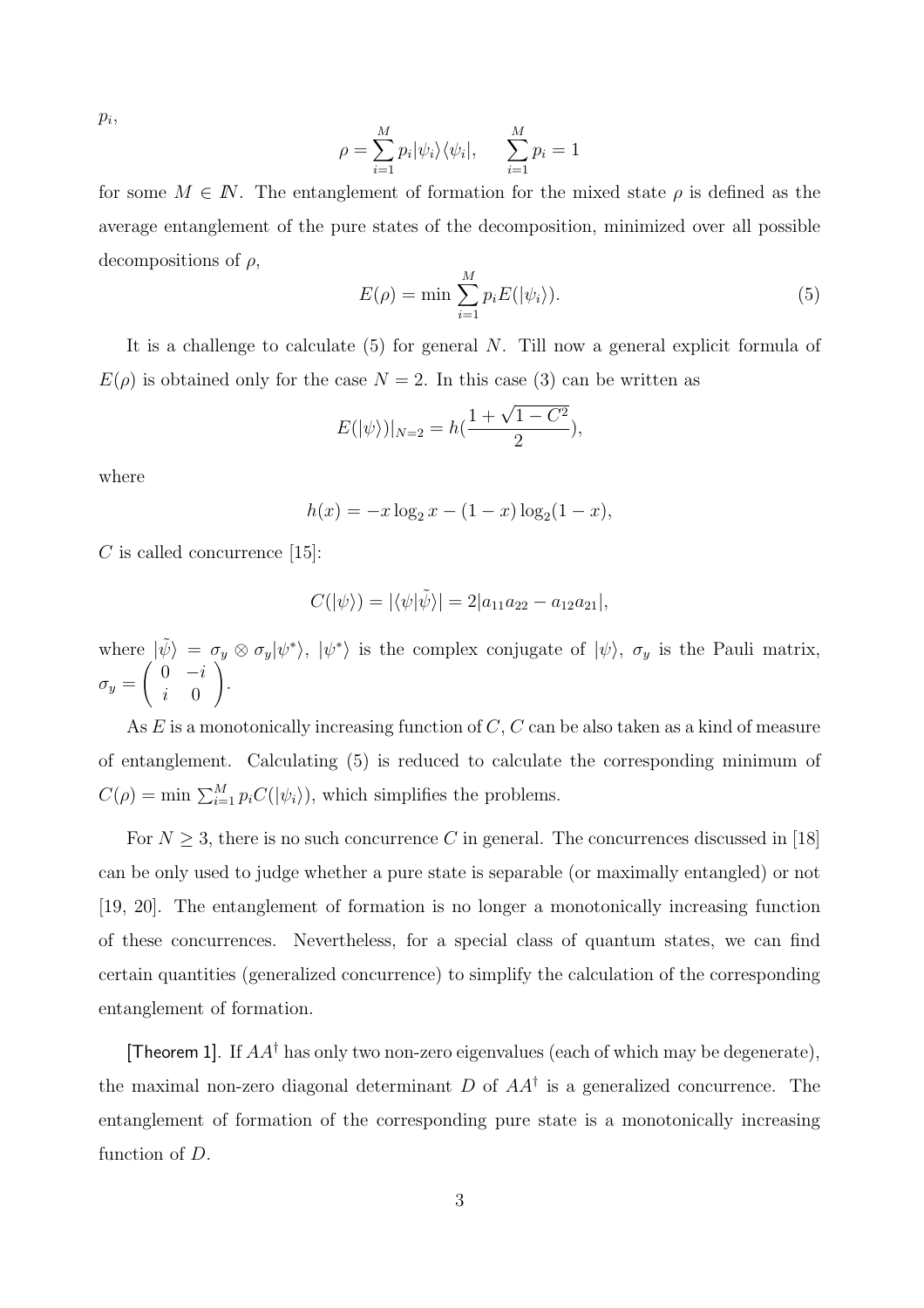[Proof]. Let  $\lambda_1$  (resp.  $\lambda_2$ ) be the two non-zero eigenvalues of  $AA^{\dagger}$  with degeneracy n (resp. m),  $n + m \leq N$ . That is,

$$
D = \lambda_1^n \lambda_2^m \,. \tag{6}
$$

From the normalization of  $|\psi\rangle$ , one has  $Tr(AA^{\dagger}) = 1$ , i.e.,

$$
n\lambda_1 + m\lambda_2 = 1.
$$
\n<sup>(7)</sup>

 $\lambda_1$  (resp.  $\lambda_2$ ) takes values  $(0, \frac{1}{n})$  (resp.  $(0, \frac{1}{n})$ ). In this case the entanglement of formation of  $|\psi\rangle$  is given by

$$
E(|\psi\rangle) = -n\lambda_1 \log_2 \lambda_1 - m\lambda_2 \log_2 \lambda_2.
$$
 (8)

According to (6) and (7) we get

$$
\frac{\partial E}{\partial D} = \frac{m\lambda_1^{1-n}}{1 - n\lambda_1 - m\lambda_1} \left(\frac{1 - n\lambda_1}{m}\right)^{1 - m} \log_2 \frac{1 - n\lambda_1}{m\lambda_1},\tag{9}
$$

which is positive for  $\lambda_1 \in (0, \frac{1}{n})$ . Therefore  $E(|\psi\rangle)$  is a monotonically increasing function of D. D is a generalized concurrence and can be taken as a kind of measure of entanglement in this case.  $\blacksquare$ 

Remark: We have assumed that  $\lambda_1$ ,  $\lambda_2 \neq 0$  in our theorem. In fact the right hand side of (9) keeps positive even when  $\lambda_1$  (or equivalently  $\lambda_2$ ) goes to zero. Hence  $E(|\psi\rangle)$ is a monotonically increasing function of D for  $\lambda_1 \in [0, \frac{1}{n}]$  (resp.  $\lambda_2 \in [0, \frac{1}{m}]$ ) satisfying the relation (7). Nevertheless if  $\lambda_1 = 0$  (or  $\lambda_2 = 0$ ), from (6) one gets  $D = 0$ , which does not necessarily mean that the corresponding state  $|\psi\rangle$  is separable. As  $E(|\psi\rangle)$  is just a monotonically increasing function of  $D$ ,  $D$  only characterizes the relative degree of the entanglement among the class of these states.

From (7) and (8), the quantum states with the measure of entanglement characterized by D are generally entangled. They are separated when  $n = 1, \lambda_1 \to 1$  ( $\lambda_2 \to 0$ ) or  $m = 1$ ,  $\lambda_2 \to 1$  ( $\lambda_1 \to 0$ ). For the case  $n = m > 1$ , all the pure states in this class are non-separable. In this case, we have

$$
E(|\psi\rangle) = n\left(-x\log_2 x - \left(\frac{1}{n} - x\right)\log_2\left(\frac{1}{n} - x\right)\right),\tag{10}
$$

where

$$
x = \frac{1}{2} \left( \frac{1}{n} + \sqrt{\frac{1}{n^2} (1 - d^2)} \right)
$$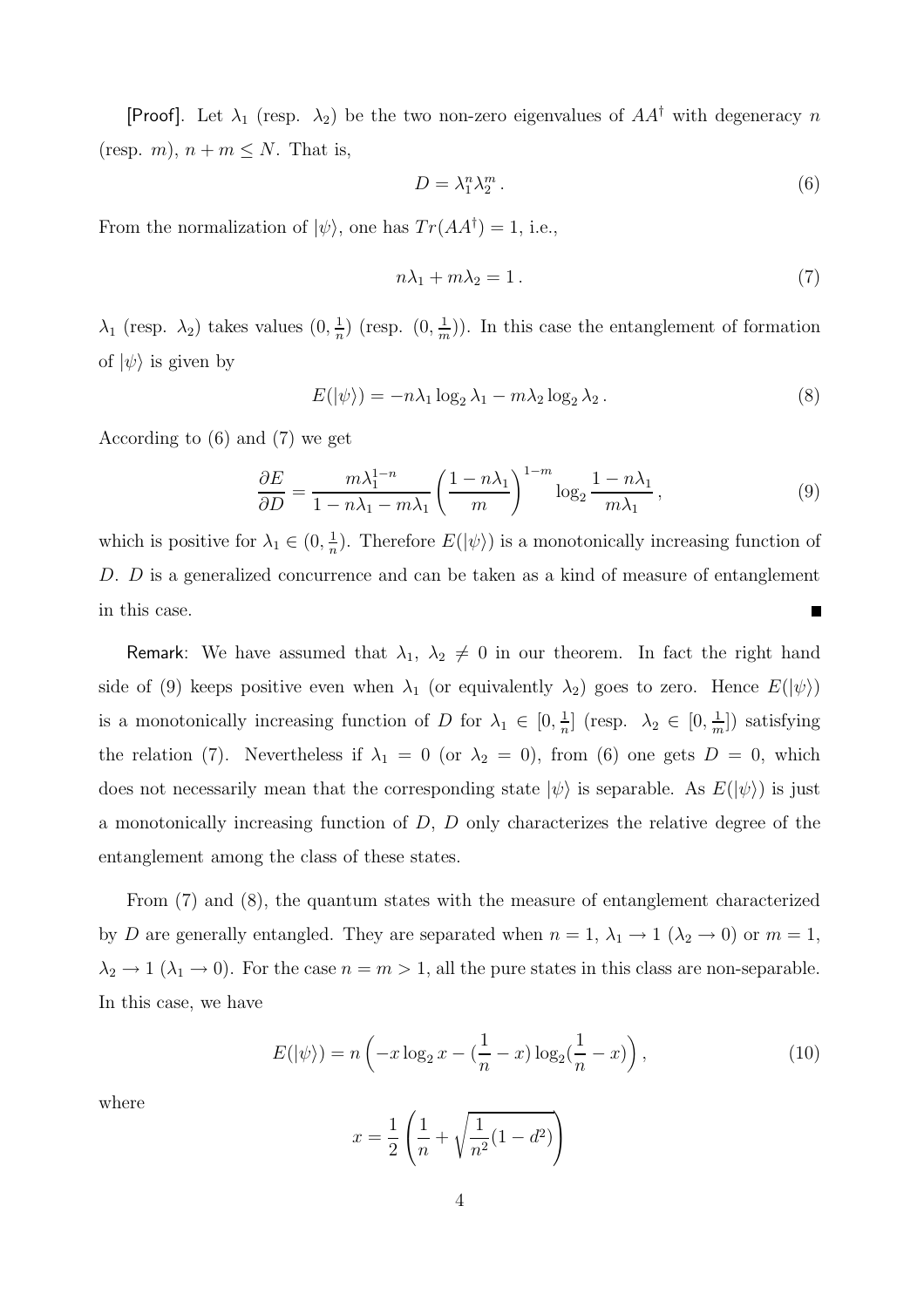and

$$
d \equiv 2nD^{\frac{1}{2n}} = 2n\sqrt{\lambda_1 \lambda_2}.
$$
\n(11)

In this case we define d to be the generalized concurrence.  $d$  takes value from 0 to 1. From (10) one can show that  $E(d)$  is a convex function (that is, curving upward):

$$
\frac{\partial^2 E}{\partial d^2} = \frac{\log \frac{1 + \sqrt{1 - d^2}}{1 - \sqrt{1 - d^2}} - 2\sqrt{1 - d^2}}{(1 - d^2)^{3/2} \log 4} > 0, \quad \forall d \in [0, 1].
$$

Instead of calculating  $E(\rho)$  directly, one may calculate the minimum decomposition of  $D(\rho)$  or  $d(\rho)$  to simplify the calculations. In the following, as an example, we calculate the entanglement of formation for a class of mixed states with  $N = 4$ .

We consider a class of pure states  $(1)$  with the matrix A given by

$$
A = \begin{pmatrix} 0 & b & a_1 & b_1 \\ -b & 0 & c_1 & d_1 \\ a_1 & c_1 & 0 & -e \\ b_1 & d_1 & e & 0 \end{pmatrix},
$$
(12)

 $a_1, b_1, c_1, d_1, b, e \in \mathbb{C}$ . The matrix  $AA^{\dagger}$  has two eigenvalues with degeneracy two, i.e.,  $n = m = 2$ .

$$
det(AA^{\dagger}) = |b_1c_1 - a_1d_1 + be|^4.
$$
 (13)

According to our theorem, the generalized concurrence

$$
d = 4|b_1c_1 - a_1d_1 + be| \tag{14}
$$

is a kind of measure of entanglement for all pure states of the form (12).

Let p be a 16 × 16 matrix with only non-zero entries  $p_{1,16} = p_{2,15} = -p_{3,14} = p_{4,10} =$  $p_{5,12} = p_{6,11} = p_{7,13} = -p_{8,8} = -p_{9,9} = p_{10,4} = p_{11,6} = p_{12,5} = p_{13,7} = -p_{14,3} = p_{15,2} = p_{16,1} =$ 1. d in (14) can be written as

$$
d = |\langle \psi | p \psi^* \rangle| \equiv |\langle \langle \psi | \psi \rangle \rangle|,\tag{15}
$$

where  $\langle \langle \psi | \psi \rangle \rangle = \langle \psi | p \psi^* \rangle$ .

We now calculate the entanglement of formation for a special class of mixed states. Let  $\Psi$  denote the set of pure states (1) with A given as the form of (12). We consider all mixed states with density matrix  $\rho$  such that its decompositions are of the form

$$
\rho = \sum_{i=1}^{M} p_i |\psi_i\rangle \langle \psi_i|, \qquad \sum_{i=1}^{M} p_i = 1, \qquad |\psi_i\rangle \in \Psi. \tag{16}
$$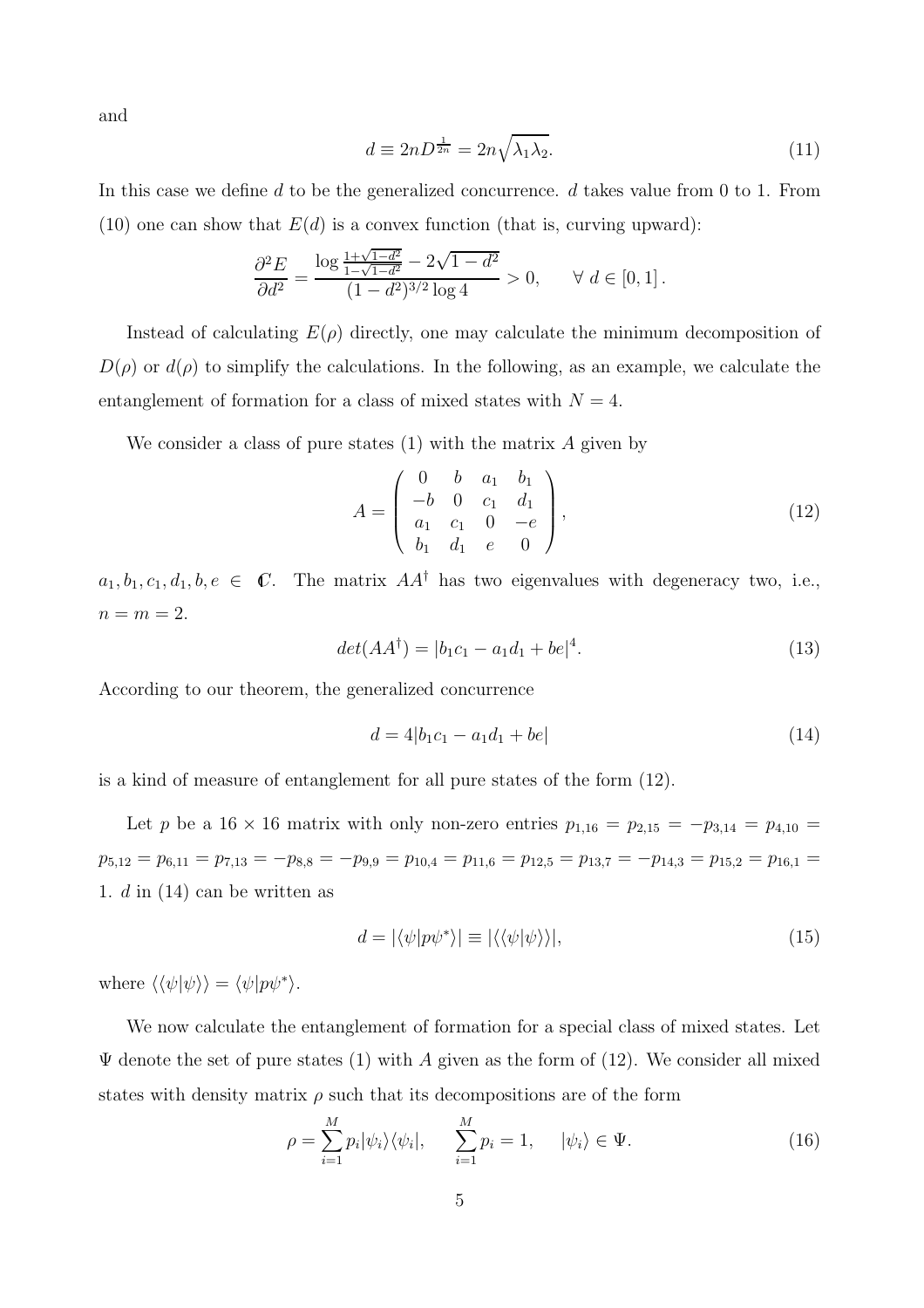Let  $s \leq 16$  be the rank of  $\rho$  and  $|v_i\rangle$ ,  $i = 1, ..., s$ , be a complete set of orthogonal eigenvectors corresponding to the nonzero eigenvalues of  $\rho$ , such that  $\langle v_i | v_i \rangle$  is equal to the *i*th eigenvalue. Other decomposition  $\{|w_i\rangle\}$  of  $\rho$  can then be obtained through unitary transformations:

$$
|w_i\rangle = \sum_{j=1}^{s} U_{ij}^* |v_j\rangle, \qquad (17)
$$

where U is a  $t \times t$  unitary matrix,  $t \geq s$ . The states  $|w_i\rangle$  are so normalized that  $\rho =$  $\sum_i |w_i\rangle\langle w_i|$ . It is obvious that for any  $|\psi_i\rangle \in \Psi$ , the state of complex linear combination of  $|\psi_i\rangle$  (unitary transformations) also belongs to  $\Psi$ .

The decomposition according to the orthogonal eigenvectors  $|v_i\rangle$  of  $\rho$  is not the one satisfying (5) in general. As the generalized concurrence can be written as the form (15) for a pure state, we consider the quantity  $\langle \langle w_i|w_j \rangle \rangle$ . From (17) we have

$$
\langle \langle w_i | w_j \rangle \rangle = (U \tau U^T)_{ij},
$$

where the matrix  $\tau$  is defined by  $\tau_{ij} \equiv \langle \langle v_i | v_j \rangle \rangle$ . The matrix p in (15) is a symmetric one. Therefore  $\tau$  is also symmetric and can always be diagonalized by a unitary matrix U such that  $U\tau U^T = diag(\Lambda_1, ..., \Lambda_s)$  [21]. The diagonal elements  $\Lambda_i$ , in deceasing order, can always be made to be real and non-negative. Since  $U\tau\tau^*U^{\dagger}$  is also diagonal,  $\Lambda_i$  are just the square roots of the eigenvalues of  $\tau \tau^*$ . It is straightforward to check that they are also the eigenvalues of the Hermitian matrix  $R \equiv \sqrt{\sqrt{\rho}p\rho^*p\sqrt{\rho}}$ , or, alternatively, the square roots of the eigenvalues of the non-Hermitian matrix  $\rho p \rho^* p$ .

Hence there always exits a decomposition consisting of states  $|w_i\rangle$ ,  $i = 1, \ldots, s$ , such that

$$
\langle \langle w_i | w_j \rangle \rangle = \Lambda_i \delta_{ij}.\tag{18}
$$

We can now deal with the problem in a way similar to [15]. Set

$$
|y_1\rangle = |w_1\rangle, \quad |y_j\rangle = i|w_j\rangle \quad \text{for } j = 2, ..., s. \tag{19}
$$

Any decomposition can be written in terms of the states  $|y_i\rangle$  via the equation

$$
|z_i\rangle = \sum_{j=1}^s V_{ij}^* |y_j\rangle,
$$

where V is a  $t \times s$  matrix whose s columns are othonormal vectors.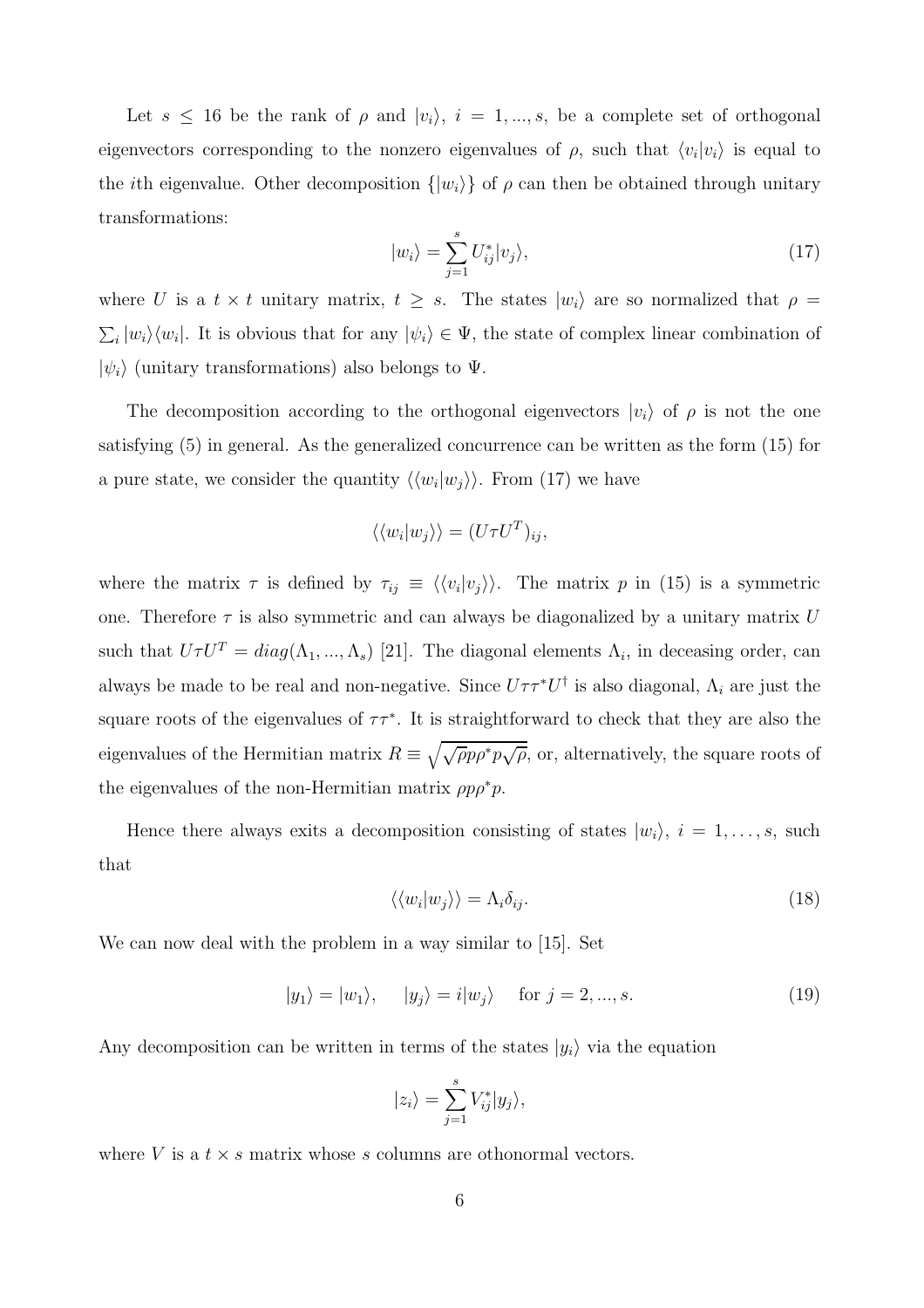The average concurrence of a general decomposition is given by

$$
\langle d \rangle = \sum_{i} |(V V V^{T})_{ii}| = \sum_{i} \left| \sum_{j} (V_{ij})^{2} Y_{jj} \right|, \tag{20}
$$

where Y is the real diagonal matrix defined by  $Y_{ij} = \langle \langle y_i | y_j \rangle \rangle$ . Using the fact that  $\sum_i |(V_{ij})^2| = 1$ , one gets

$$
\langle d \rangle \geq |\sum_{ij} (V_{ij})^2 Y_{jj}| \geq \Lambda_1 - \sum_{i=2}^{16} \Lambda_i.
$$

Therefore the minimum decomposition of the generalized concurrence is

$$
d(\rho) = \Lambda_1 - \sum_{i=2}^{16} \Lambda_i.
$$
 (21)

Similar to the case  $N = 2$ , there are decompositions such that the generalized concurrence of each individual state is equal to  $d(\rho)$ . Therefore the average entanglement is  $E(d(\rho))$ .

Different from the case  $N = 2$ , the entanglement of formation of density matrices (16) can not be zero in general. As every individual pure state in the decompositions is generally an entangled one, this class of mixed states are not separable.

In the following we call an N-dimensional pure state  $(1)$  d-computable if A satisfies the following relations:

$$
det(AA^{\dagger}) = ([A][A]^*)^{N/2}
$$
  

$$
det(AA^{\dagger} - \lambda Id_N) = (\lambda^2 - ||A||\lambda + [A][A]^*)^{N/2},
$$
\n(22)

where  $[A]$  and  $||A||$  are any quadratic forms of  $a_{ij}$  (these quadratic forms could be different for different matrix A),  $Id_N$  is the  $N \times N$  identity matrix. We denote A the set of matrices satisfying (22), which implies that for  $A \in \mathcal{A}$ ,  $AA^{\dagger}$  has at most two different eigenvalues and each one has order  $N/2$ . Formula (21) can be generalized to general  $N^2 \times N^2$  density matrices with decompositions on  $N$ -dimensional  $d$ -computable pure states.

A class of N-dimensional,  $N = 2^k$ ,  $2 \le k \in \mathbb{N}$ , *d*-computable states has been constructed in [22]. These states give rise to a special class of density matrices with decompositions in these pure states, and the entanglement of formation for these density matrices can be calculated analytically according to the method above.

Let A be an  $N \times N$  matrix with entries  $a_{ij} \in \mathbb{C}$ ,  $i, j = 1, ..., N$ , with the following properties: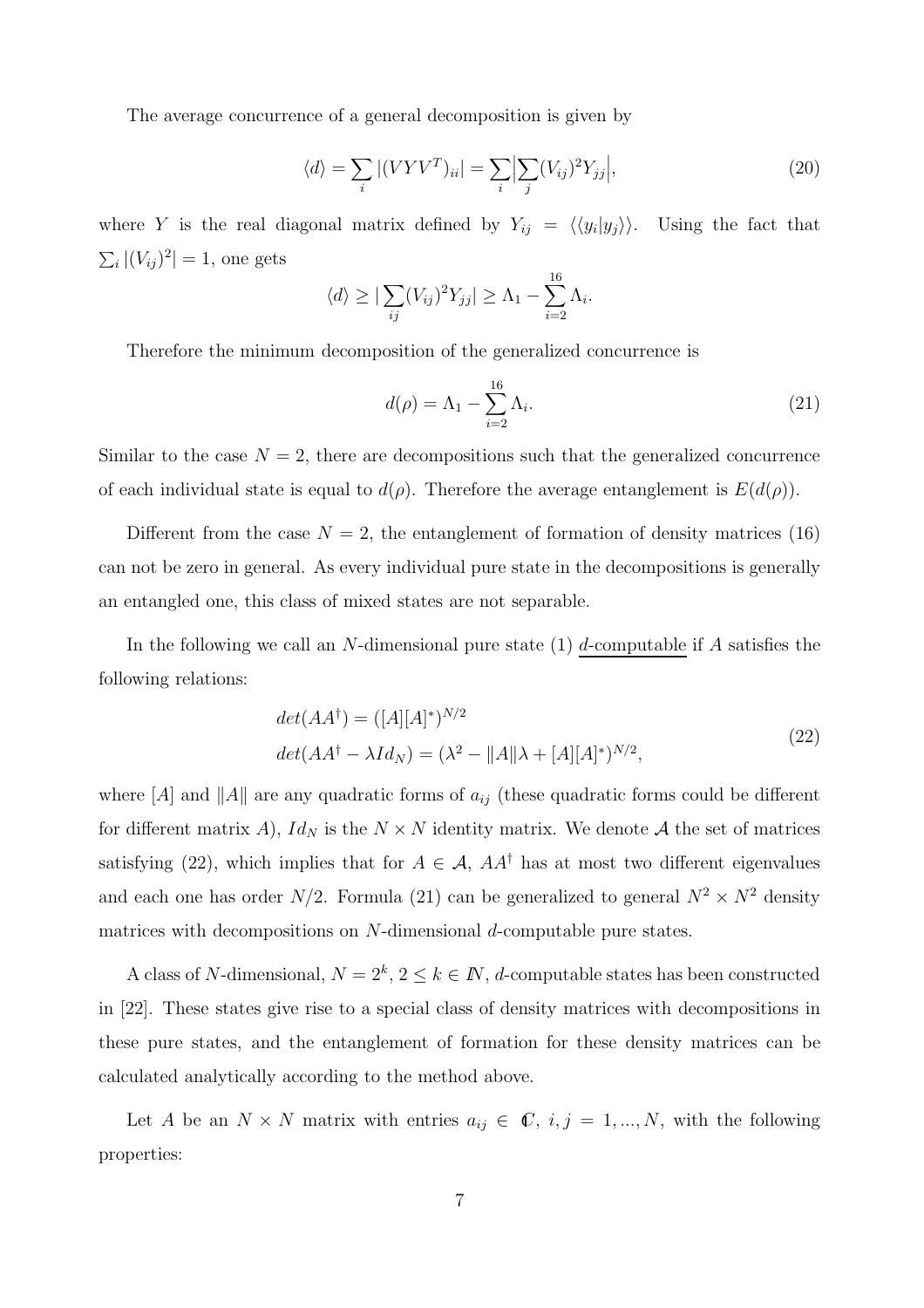Set

$$
A_2 = \left(\begin{array}{cc} a & -c \\ c & d \end{array}\right),
$$

where  $a, c, d \in \mathbb{C}$ . For any  $b_1, c_1 \in \mathbb{C}$ , a  $4 \times 4$  matrix  $A_4 \in \mathcal{A}$  can be constructed in the following way,  $\Delta$ 

$$
A_4 = \begin{pmatrix} B_2 & A_2 \\ -A_2^t & C_2^t \end{pmatrix} = \begin{pmatrix} 0 & b_1 & a & -c \\ -b_1 & 0 & c & d \\ -a & -c & 0 & -c_1 \\ c & -d & c_1 & 0 \end{pmatrix},
$$
(23)

where

$$
B_2 = b_1 J_2
$$
,  $C_2 = c_1 J_2$ ,  $J_2 = \begin{pmatrix} 0 & 1 \\ -1 & 0 \end{pmatrix}$ .

 ${\cal A}_4$  satisfies the relations in (22):

$$
\begin{aligned}\n\left| A_4 A_4^{\dagger} \right| &= \left[ (b_1 c_1 + ad + c^2)(b_1 c_1 + ad + c^2)^* \right]^2 = \left( [A_4] [A_4]^* \right)^2, \\
\left| A_4 A_4^{\dagger} - \lambda I d_4 \right| &= \left( \lambda^2 - (b_1 b_1^* + c_1 c_1^* + aa^* + 2cc^* + dd^*) \lambda \\
&\quad + (b_1 c_1 + ad + c^2)(b_1 c_1 + ad + c^2)^* \right)^2 \\
&= \left( \lambda^2 - \|A_4\| \lambda + [A_4] [A_4]^* \right)^2,\n\end{aligned}
$$

where

$$
[A_4] = (b_1c_1 + ad + c^2), \quad ||A_4|| = b_1b_1^* + c_1c_1^* + aa^* + 2cc^* + dd^*.
$$
 (24)

 $A_8\in\mathcal{A}$  can be obtained from  $A_4,$ 

$$
A_8 = \left(\begin{array}{cc} B_4 & A_4 \\ -A_4^t & C_4^t \end{array}\right),\tag{25}
$$

where

$$
B_4 = b_2 J_4, \quad C_4 = c_2 J_4, \quad J_4 = \begin{pmatrix} 0 & 0 & 0 & 1 \\ 0 & 0 & 1 & 0 \\ 0 & -1 & 0 & 0 \\ -1 & 0 & 0 & 0 \end{pmatrix}, \quad b_2, c_2 \in \mathbb{C}.
$$
 (26)

For general construction of high dimensional matrices  $A_{2^{k+1}} \in \mathcal{A}, 2 \leq k \in \mathbb{N}$ , we have

$$
A_{2^{k+1}} = \begin{pmatrix} B_{2^k} & A_{2^k} \ (-1)^{\frac{k(k+1)}{2}} A_{2^k}^t & C_{2^k}^t \end{pmatrix} \equiv \begin{pmatrix} b_k J_{2^k} & A_{2^k} \ (-1)^{\frac{k(k+1)}{2}} A_{2^k}^t & c_k J_{2^k}^t \end{pmatrix},
$$
(27)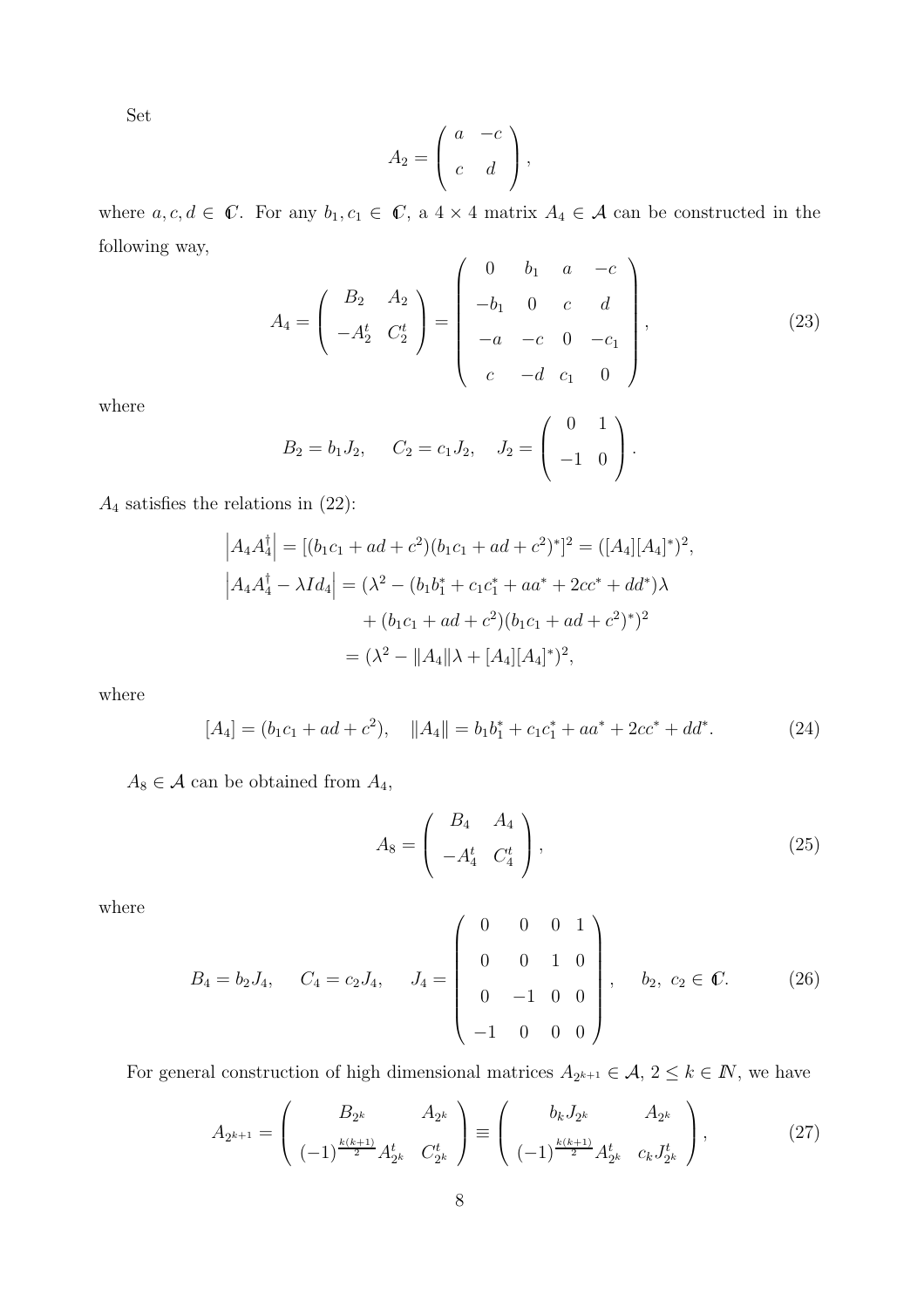$$
J_{2^{k+1}} = \begin{pmatrix} 0 & J_{2^k} \\ (-1)^{\frac{(k+1)(k+2)}{2}} J_{2^k}^t & 0 \end{pmatrix},
$$
 (28)

where  $b_k, c_k \in \mathbb{C}, B_{2^k} = b_k J_{2^k}, C_{2^k} = c_k J_{2^k}$ . It can be verified that  $A_{2^k}$  satisfies the following relations [22]:

$$
|A_{2^{k+1}}A_{2^{k+1}}^{\dagger}| = ([A_{2^{k+1}}][A_{2^{k+1}}]^*)^{2^k} = [((-1)^{\frac{k(k+1)}{2}}b_kc_k - [A_{2^k}])((-1)^{\frac{k(k+1)}{2}}b_k^*c_k^* - [A_{2^k}]^*)]^{2^k},
$$
  

$$
|A_{2^{k+1}}A_{2^{k+1}}^{\dagger} - \lambda Id_{2^{k+1}}| = (\lambda^2 - ||A_{2^{k+1}}||\lambda + [A_{2^{k+1}}][A_{2^{k+1}}]^*)^{2^k}.
$$
  
(29)

Therefore the states given by  $(27)$  are *d*-computable. In terms of  $(11)$  the generalized concurrence for these states is given by

$$
d_{2^{k+1}} = 2^{k+1} |[A_{2^{k+1}}]| = 2^{k+1} |b_k c_k + b_{k-1} c_{k-1} + \dots + b_1 c_1 + ad + c^2|.
$$

Let  $p_{2^{k+1}}$  be a symmetric anti-diagonal  $2^{2k+2} \times 2^{2k+2}$  matrix with all the anti-diagonal elements 1 except for those at rows  $2^{k+1} - 1 + s(2^{k+2} - 2), 2^{k+1} + s(2^{k+2} - 2), 2^{k+2} - 1 +$  $s(2^{k+2}-2), 2^{k+2}+s(2^{k+2}-2), s=0, ..., 2^{k+1}-1$ , which are  $-1$ .  $d_{2^{k+1}}$  can be written as

$$
d_{2^{k+1}} = |\langle \psi_{2^{k+1}} | p_{2^{k+1}} \psi_{2^{k+1}}^* \rangle| \equiv |\langle \langle \psi_{2^{k+1}} | \psi_{2^{k+1}} \rangle \rangle|, \tag{30}
$$

where

$$
|\psi_{2^{k+1}}\rangle = \sum_{i,j=1}^{2^{k+1}} (A_{2^{k+1}})_{ij} e_i \otimes e_j.
$$
 (31)

According to the calculations on entanglement of formation for d-computable states, for a  $2^{2k+2} \times 2^{2k+2}$  density matrix  $\rho_{2^{k+2}}$  with decompositions on pure states of the form (31), its entanglement of formation is given by  $E(d_{2^{k+1}}(\rho_{2^{2k+2}}))$ , where

$$
d_{2^{k+1}}(\rho_{2^{2k+2}}) = \Omega_1 - \sum_{i=2}^{2^{2k+2}} \Omega_i,
$$
\n(32)

and  $\Omega_i$ , in decreasing order, are the the square roots of the eigenvalues of the matrix  $\rho_{2^{2k+2}} p_{2^{k+1}} \rho_{2^{2k+2}}^* p_{2^{k+1}}.$ 

We have studied the entanglement of formation for a class of higher dimensional quantum mixed states. It is shown that for certain N-dimensional pure quantum systems, the entanglement of formation is a monotonically increasing function of a generalized concurrence. From this generalized concurrence the entanglement of formation for a large class of quantum states can be calculated analytically. The physical properties of these states are remained to be studied further.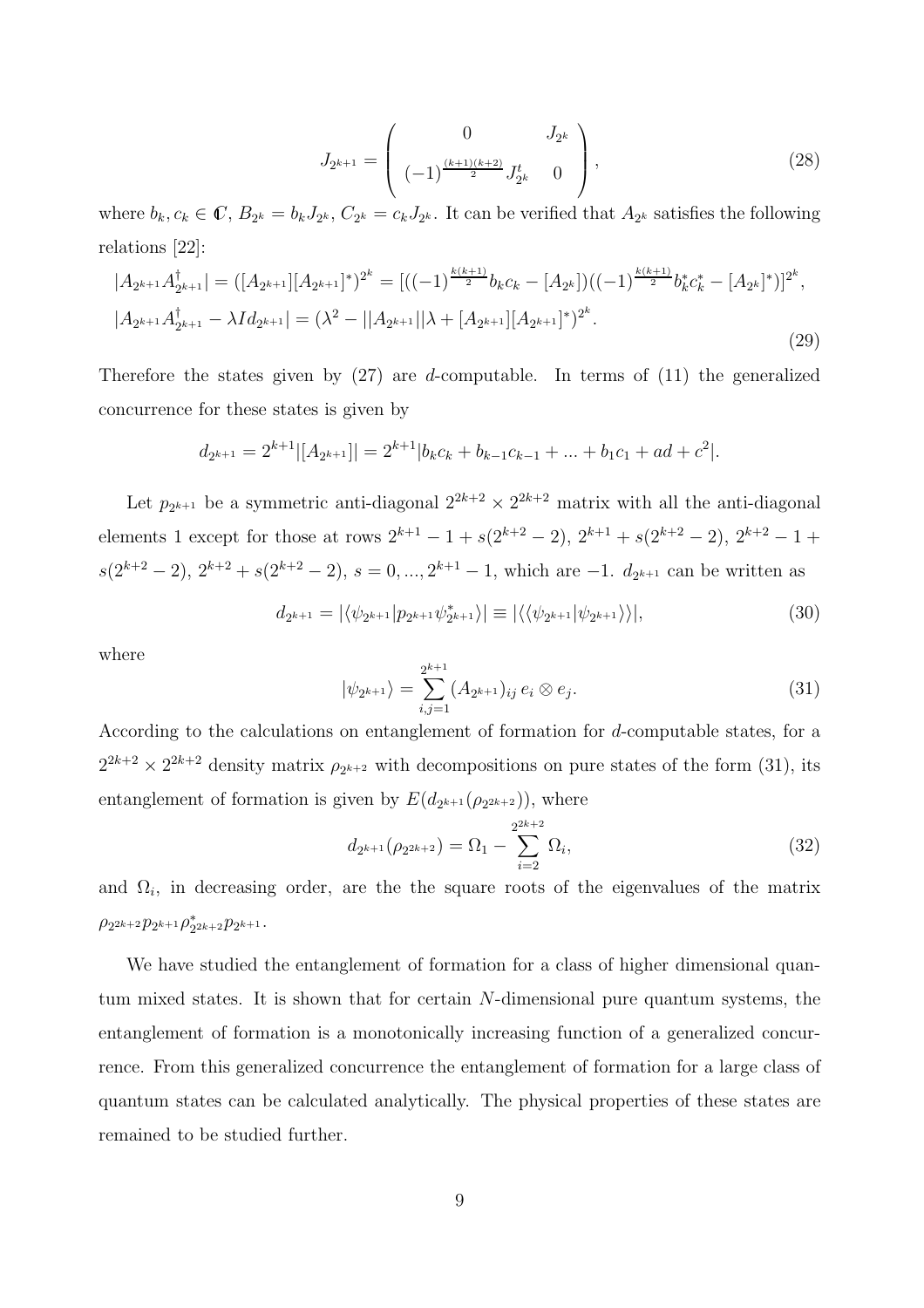### **References**

- [1] See, for example, D.P. DiVincenzo, *Science* **270**, 255 (1995).
- [2] C.H. Bennett, G. Brassard, C. Crépeau, R. Jozsa, A. Peres, and W.K. Wootters, *Phys. Rev. Lett.* **70**, 1895 (1993).
- [3] S. Albeverio and S.M. Fei, *Phys. Lett.* **A 276**, 8-11(2000).
- [4] S. Albeverio and S.M. Fei and W.L. Yang, *Commun. Theor. Phys.* **38**, 301-304(2002); *Phys. Rev.* **A 66**, 012301(2002).
- [5] C.H. Bennett and S.J. Wiesner, *Phys. Rev. Lett.* **69**, 2881 (1992).
- [6] See, for example, C.A. Fuchs, N. Gisin, R.B. Griffiths, C-S. Niu, and A. Peres, *Phys. Rev.*, **A 56**, 1163 (1997) and references therein.
- [7] C.H. Bennett, D.P. DiVincenzo, J.A. Smolin, and W.K. Wootters, Phys. Rev. **A 54**, 3824 (1996).
- [8] C.H. Bennett, H.J. Bernstein, S. Popescu, and B. Schumacher, *Phys. Rev. A* **53**, 2046 (1996).
- [9] V. Vedral, M.B. Plenio, M.A. Rippin, and P.L. Knight, *Phys. Rev. Lett.* **78**, 2275 (1997); V. Vedral, M.B. Plenio, K. Jacobs, and P.L. Knight, *Phys. Rev. A* **56**, 4452 (1997); V. Vedral and M.B. Plenio, *Phys. Rev. A* **57**, 1619 (1998).
- [10] A. Peres, Phys. Rev. Lett. **77** 1413 (1996).
- [11] K. Zyczkowski and P. Horodecki, Phys. Rev. A ˙ **58**, 883 (1998).
- [12] B. Schumacher and M.D. Westmoreland, *Relative entropy in quantum information theory*, quant-ph/0004045.
- [13] M. Horodecki, P. Horodecki, and R. Horodecki, *Phys. Rev. Lett.* **80**, 5239 (1998).
- [14] E.M. Rains, *IEEE Trans. Inform. Theory* **47**, 2921-2933 (2001).